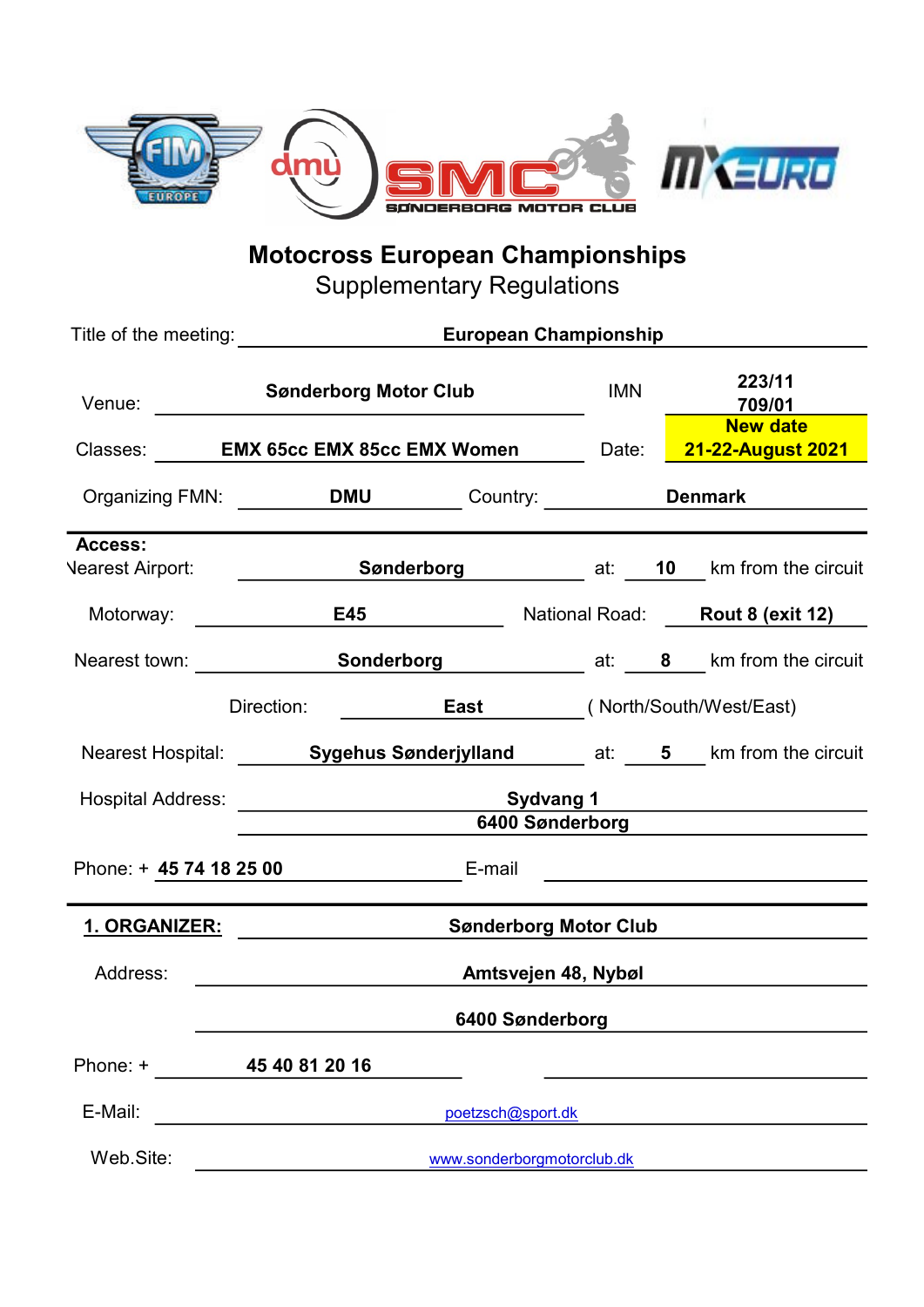# 2. ENTRIES:

Entry forms duly approved by the participants must be send to:

|          |                         | <b>Danmarks Motor Union</b>                                                                                                                                                              |                                                                                                                                                                                                                                                                                                                               |  |  |  |
|----------|-------------------------|------------------------------------------------------------------------------------------------------------------------------------------------------------------------------------------|-------------------------------------------------------------------------------------------------------------------------------------------------------------------------------------------------------------------------------------------------------------------------------------------------------------------------------|--|--|--|
| Address: |                         | <b>Brøndby Stadion 20</b>                                                                                                                                                                |                                                                                                                                                                                                                                                                                                                               |  |  |  |
|          | DK 2605 Brøndby         |                                                                                                                                                                                          |                                                                                                                                                                                                                                                                                                                               |  |  |  |
| Phone: + | 45 40 50 02 02          |                                                                                                                                                                                          |                                                                                                                                                                                                                                                                                                                               |  |  |  |
| E-Mail:  |                         | dmu@dmusport.dk                                                                                                                                                                          |                                                                                                                                                                                                                                                                                                                               |  |  |  |
|          | not later than:         | $21 - 07 - 2021$                                                                                                                                                                         | (30 days before the meeting)                                                                                                                                                                                                                                                                                                  |  |  |  |
|          | Entry fee $\epsilon$    | of the meeting,<br><b>Entry form is aviable on the FIM-E website.</b><br>received by 06.08.2021 (15 days before the meeting)<br>to be paid to the Organizer<br><u>pay (Max) 130 Euro</u> | For the NW Zone Events EMX 65cc & EMX 85cc & EMX Women<br>Entries must be made on the official entry form and sent to the secretary<br>100,00 (MAX 100 euro) must be<br>Late entries or payments are accepted but will attract a penalty 30 Euro<br>The rider who will pay late or directly to the administrative checks must |  |  |  |
|          |                         | <b>Method of payment by bank transfer</b>                                                                                                                                                |                                                                                                                                                                                                                                                                                                                               |  |  |  |
|          | <b>Bank Name</b>        | Kreditbanken Sonderborg                                                                                                                                                                  |                                                                                                                                                                                                                                                                                                                               |  |  |  |
|          | <b>IBAN code</b>        | DK7379310001053460                                                                                                                                                                       |                                                                                                                                                                                                                                                                                                                               |  |  |  |
|          | <b>BIC / SWIFT code</b> | AAKRDK22                                                                                                                                                                                 |                                                                                                                                                                                                                                                                                                                               |  |  |  |

# 3. SECRETARIAT OF THE MEETING:

Sønderborg Motor Club

Address:

Amtsvejen 10c, Nybøl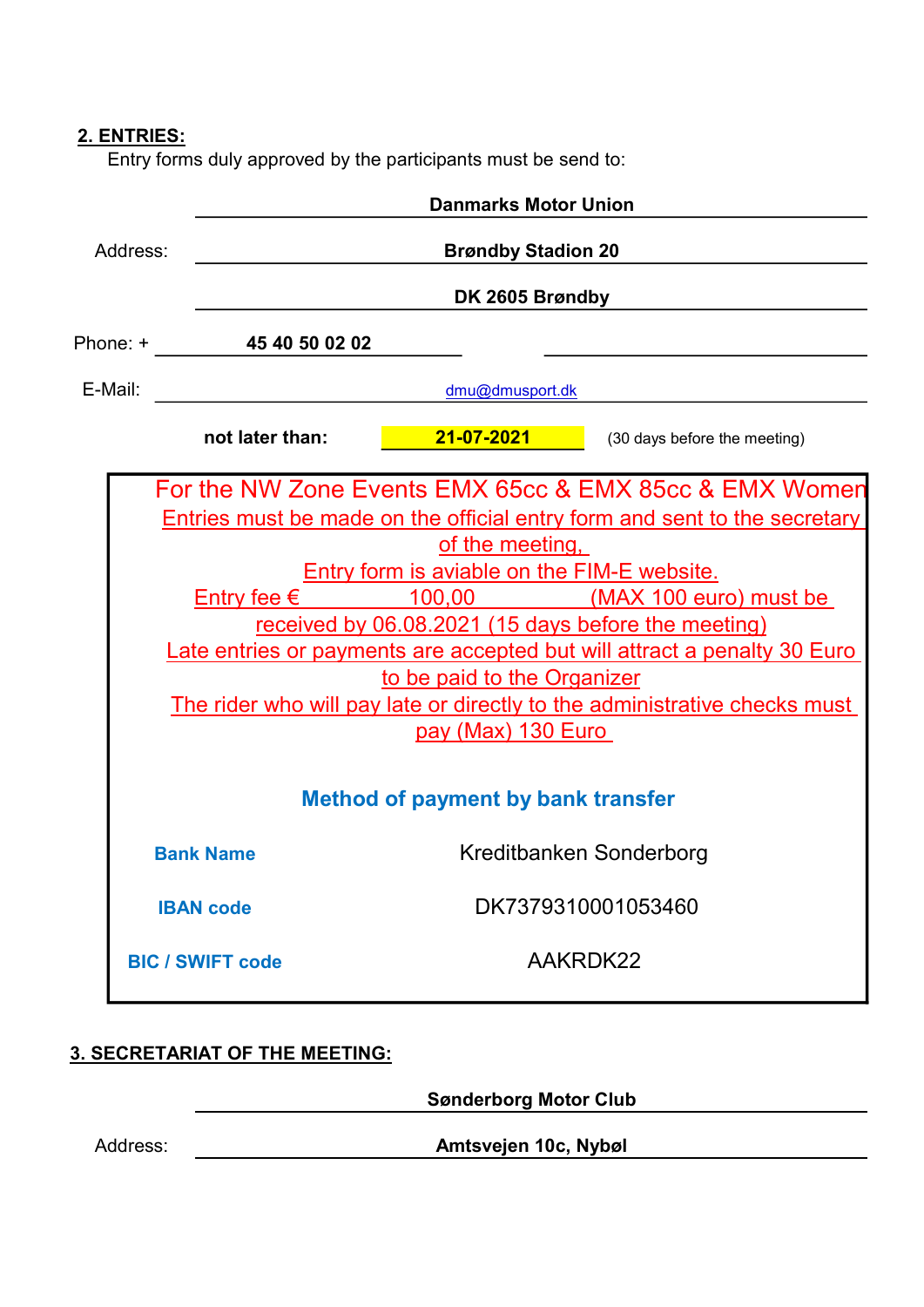# 6400 Sonderborg

Phone: + 45 20 44 94 84

E-Mail:

peter.hansenmx@gmail.com

## 4. WELCOME CENTER:

| Place:      | <b>Entrance to the paddoc</b> |       |         |     |         |
|-------------|-------------------------------|-------|---------|-----|---------|
| Open on:    | Thursday:                     | from: |         | to: |         |
|             | Friday:                       | from: | 2:00 PM | to: | 7:00 PM |
|             | Saturday:                     | from: | 7:00 AM | to: | 6:00 PM |
|             | Sunday:                       | from: |         | to: | 6:00 PM |
| 5. CIRCUIT: |                               |       |         |     |         |

| Name of the circuit:   | <b>Nybøl Banen</b>            |    |                |  |    |  |
|------------------------|-------------------------------|----|----------------|--|----|--|
| <b>Address</b>         | Amtsvejen 10c 6400 Sønderborg |    |                |  |    |  |
| <b>GPS Coordinates</b> | 54 55 06.01N 9 41 37.5E       |    |                |  |    |  |
| Length of the course:  | 1490                          | m. | Minimum width: |  | m. |  |

A drawing of the circuit is attached to these regulations.

The race office must be equippt with a high speed internet connection over the whole meeting.

#### 5a. TIMEKEEPING

e-mail address : kristian\_lang@mail.dk

#### 6. OFFICIALS:

| <b>FIM E Jury President</b><br>FIM E Delegate |                     | FIM Lic. Nr. |  |
|-----------------------------------------------|---------------------|--------------|--|
| FIM Europe Jury Member<br>FIM E Steward       | N/A                 | FIM Lic. Nr. |  |
| FMNR - JuryMember<br><b>FMNR Steward</b>      | <b>Peter Hansen</b> | FIM Lic. Nr. |  |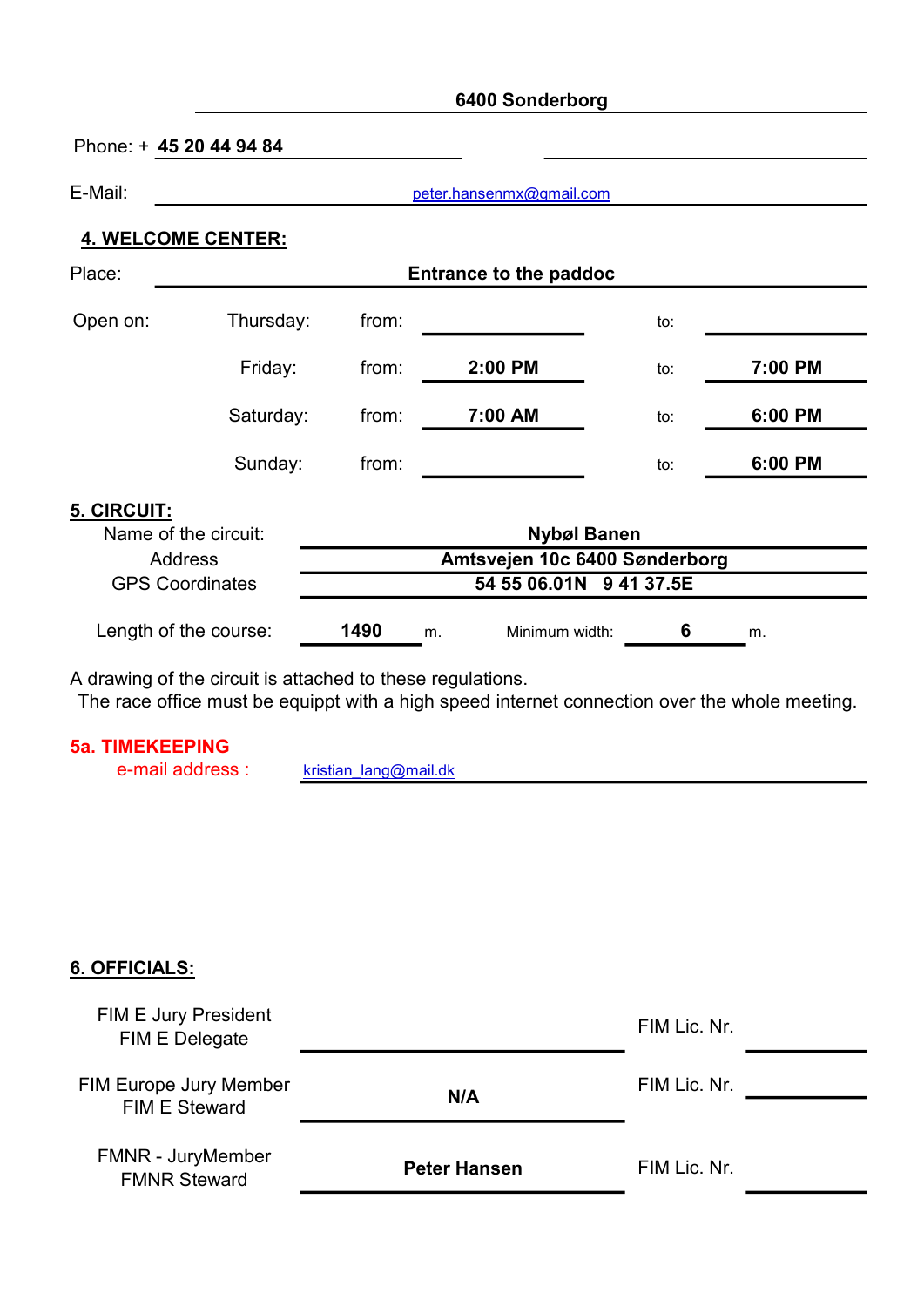| FIM Europe Race-Director:                           | N/A                      | FIM Lic. Nr. |
|-----------------------------------------------------|--------------------------|--------------|
| Secretary<br>of the Jury /<br><b>Race Direction</b> | Lea Kahlke Hansen        |              |
| Clerk of the course:                                | <b>Kenneth Frandsen</b>  | FIM Lic. Nr. |
| Secretary of the Meeting:                           | Lea Kahlke Hansen        |              |
| <b>Chief Technikal Steward:</b>                     | <b>Morten Tingleff</b>   | FIM Lic. Nr. |
| <b>Chief Timekeeper:</b>                            | <b>Kristian Lang</b>     | FIM Lic. Nr. |
| <b>Environmental Steward:</b>                       | <b>Pia Dall Petersen</b> | FIM Lic. Nr. |
| <b>Chief Medical Officer:</b>                       | tba                      | FIM Lic. Nr. |
| Press Officer:                                      | tba                      |              |
| Paddock Official:                                   | <b>Ole Poetzsch</b>      |              |

The meeting will be organized in conformity with the FIM Europe Sporting Code, the FIM E MX rules, CMS Regulations, the general rules of the DMU (FMNR), where applicable, and these

Supplementary Regulations which have been duly examined and approved by the (FMNR).

# 7. STARTING NUMBERS:

All riders will receive from the FIM Europe Motocross Commission,

http://www.fim-europe.com/motocross-snowcross/, or from Infront Moto Racing in the case of events combined with MXGP/MX2,

sportoffice@youthstream.org, a permanent starting number to be used for the entire season. Changing during the season without prior written approval of the FIM Europe Motocross Commission/Infront Moto Racing is not possible.

# 8. CIRCUIT CONTROL:

See attached Time Schedule. Meeting point: At the starting grid.

# 9. MEETING WITH THE ORGANIZERS

Venue: Jury room. See attached Time Schedule.

# 10. TECHNICAL CONTROL AND VERFICATIONS.

Venue: The Technical control post. See attached Time Schedule.

# 11. JURY MEETINGS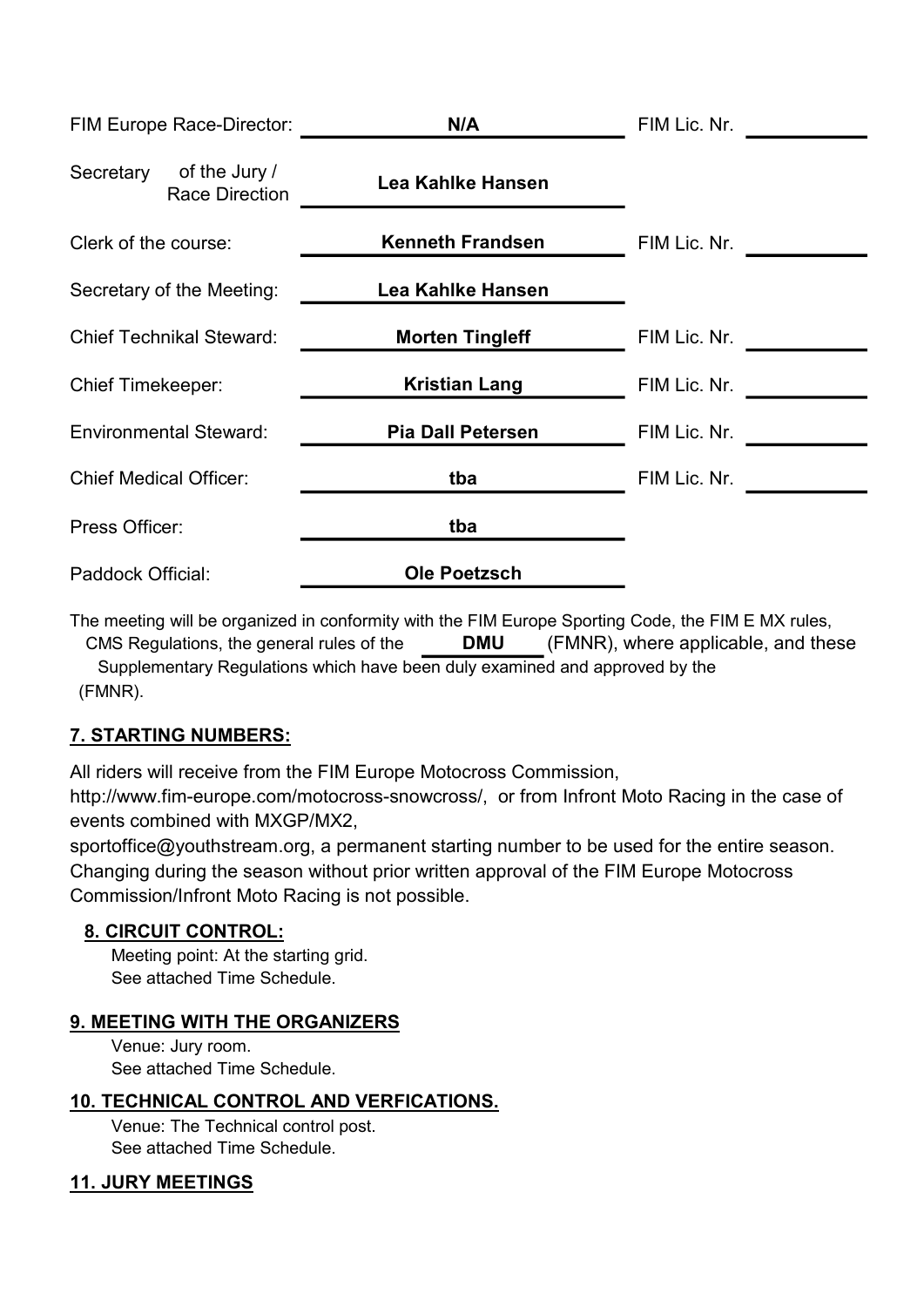Venue: The Jury room. See attached Time Schedule.

#### 12. RIDERS BRIEFING:

Meeting point: At the starting grid. See attached Time Schedule.

#### 13. PRACTISE:

See attached Time Schedule

#### 14. QUALIFYING:

See attached Time Schedule

## 15. FREE START SESSION:

See attached Time Schedule

#### 16. WARM UP:

See attached Time Schedule

# 17. SIGHTING LAP:

See attached Time Schedule

## 18. WAITING ZONE:

See attached Time Schedule

## 19. RACES:

See attached Time Schedule

## 20. FUEL:

In according with FIM specifications.

#### 21. INSURANCE:

The organizer has contacted a third party insurance in according with Art. 110.1 of the FIM Europe Sporting Code. This insurance includes a guarantee of the minimum amount as stipulated by the FIM Europe Management Council. The Insurance comes in effect 2 days before the first practise and ends 2 days after the meeting.

The organizer disclaims all responsibility for damage to a motorcycle, its accessories and components arising out of an accident, fire or other incident.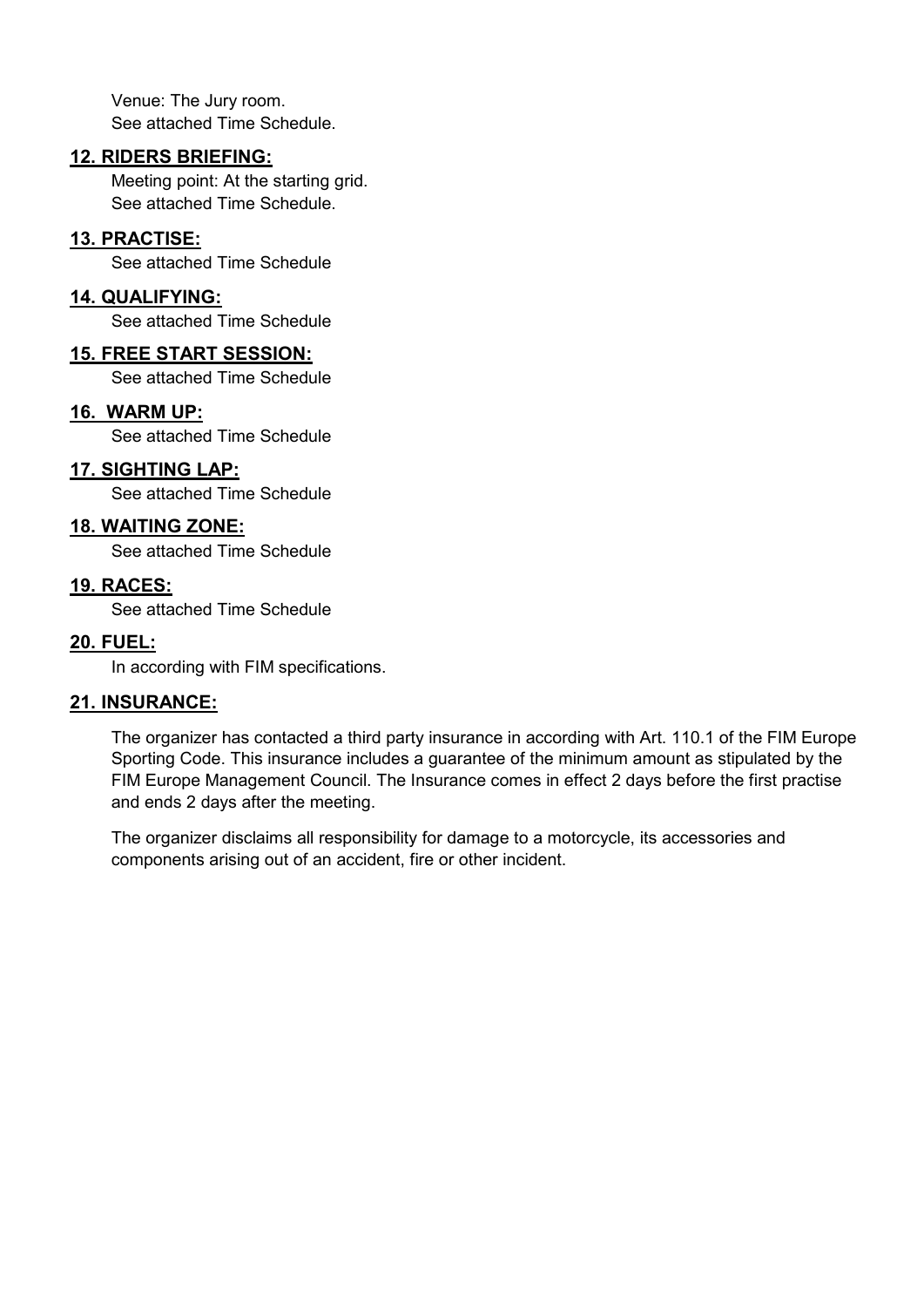# 22. PROTEST AND APPEALS:

Any person or group of persons (rider, entrant, manufacturer, official, etc.), recognized by the FIM and concerned by a decision taken under the authority of the FIM Europe, may ask for redress for the consequences of that decision.

Protest must be lodged according to the FIM Europe Disciplinary and Arbitration Code and the Supplementary Regulations and be accompanied by a fee of 130,-  $\epsilon$  or equivalent amount in local currency, returnable if the protest is justified.

In general, protests against eligibility of a rider entered, must be made before the start of the official practice.

Protests against results must be presented to the International Jury within 30 minutes following the publishing of the results.

An appeal can be made to the FIM Europe Disciplinary Commission against a decision of the International Jury.

Protest entailing a fuel control: See FIM Europe MX rules.

#### 23. PRICE-GIVING CEREMONY:

Venue of the prize-giving ceremony:

See attached Timetable.

The first three riders are invited to attend the prize-giving ceremony.

Additional other riders can be invited by Youthstream or the organizer. Riders might also be invited for a Press Conference.

If invited attendance to the prize giving ceremony or press conference is compulsory.

#### 24. INTERPRETATION OF THE SUPPLEMENTARY REGULATIONS:

The interpretation of this regulations rests entirely with the Jury or Race Direction. In case of dispute, regarding the interpretation or if there is any difference between the two official texts, the English text will prevail.

#### 25. MISCELLANEOUS:

The maximum fee for Transponders rent is 100. $\epsilon$ , the fee has to payed back after return of the Transponder.

#### 25. ADDITIONAL MISCELLANEOUS:

At all solo events where the European Championship is combined with FIM World Championship and promoted by Youthstream, there is an entry fee of 300  $\epsilon$  payable to Youthstream before technical control.

## 25a. ADDITIONAL MISCELLANEOUS: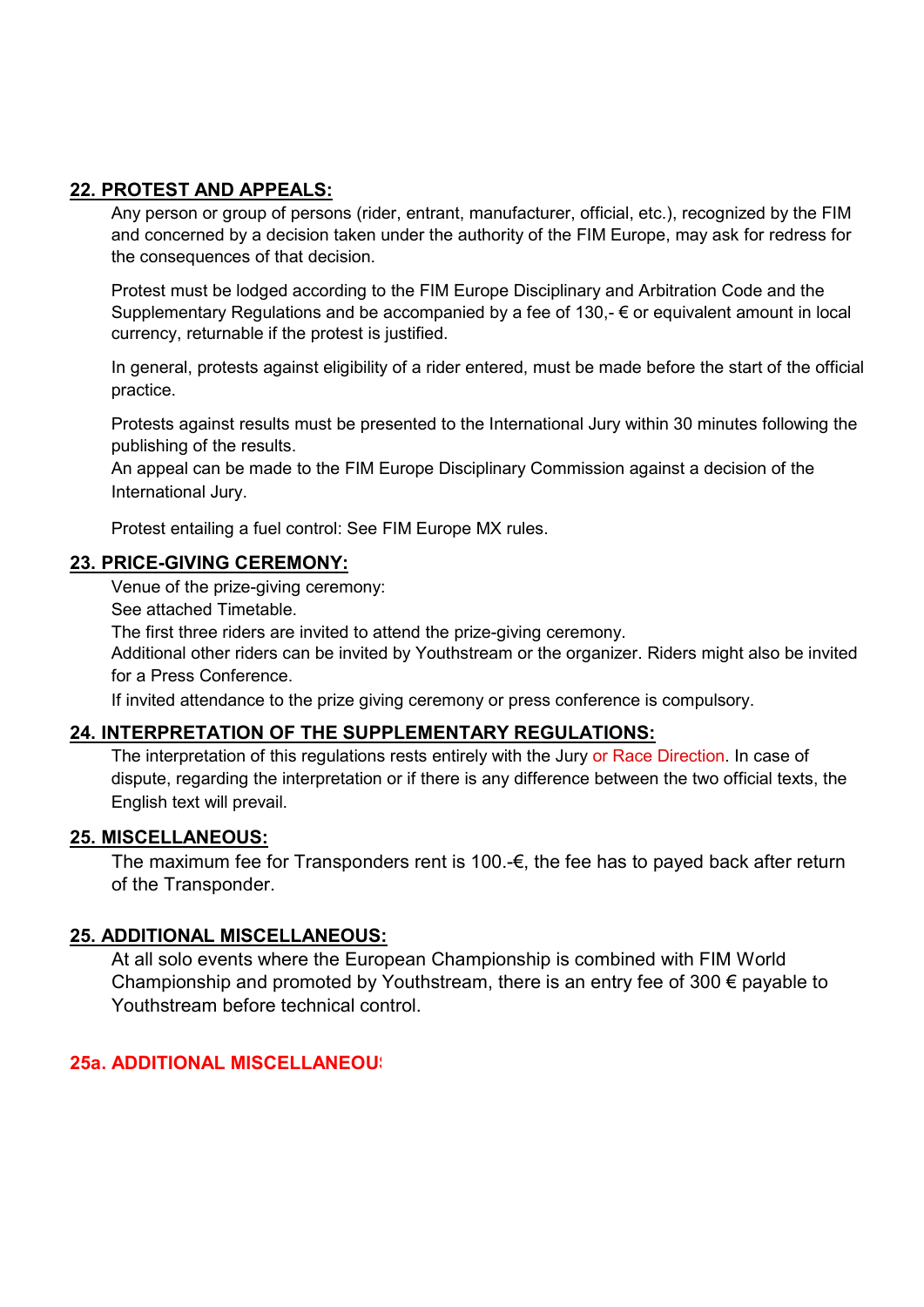# COVID-19 RESTRICTIONS in Denmark 2021

In Denmark must each registered rider have a maximum of 1 mechanic and 1 helper (3persons) The organizer will on the wbsite www.sonderborgmotorclub.dk keep danish COVID 19 rules updated.

The race office is equipted with a high speed internet connection over the whole meeting. Place and date: Sønderborg 29.01.2021

The Clerk of the Course: Kenneth Frandsen

Approved by FMNR:

Approved by FIM Europe